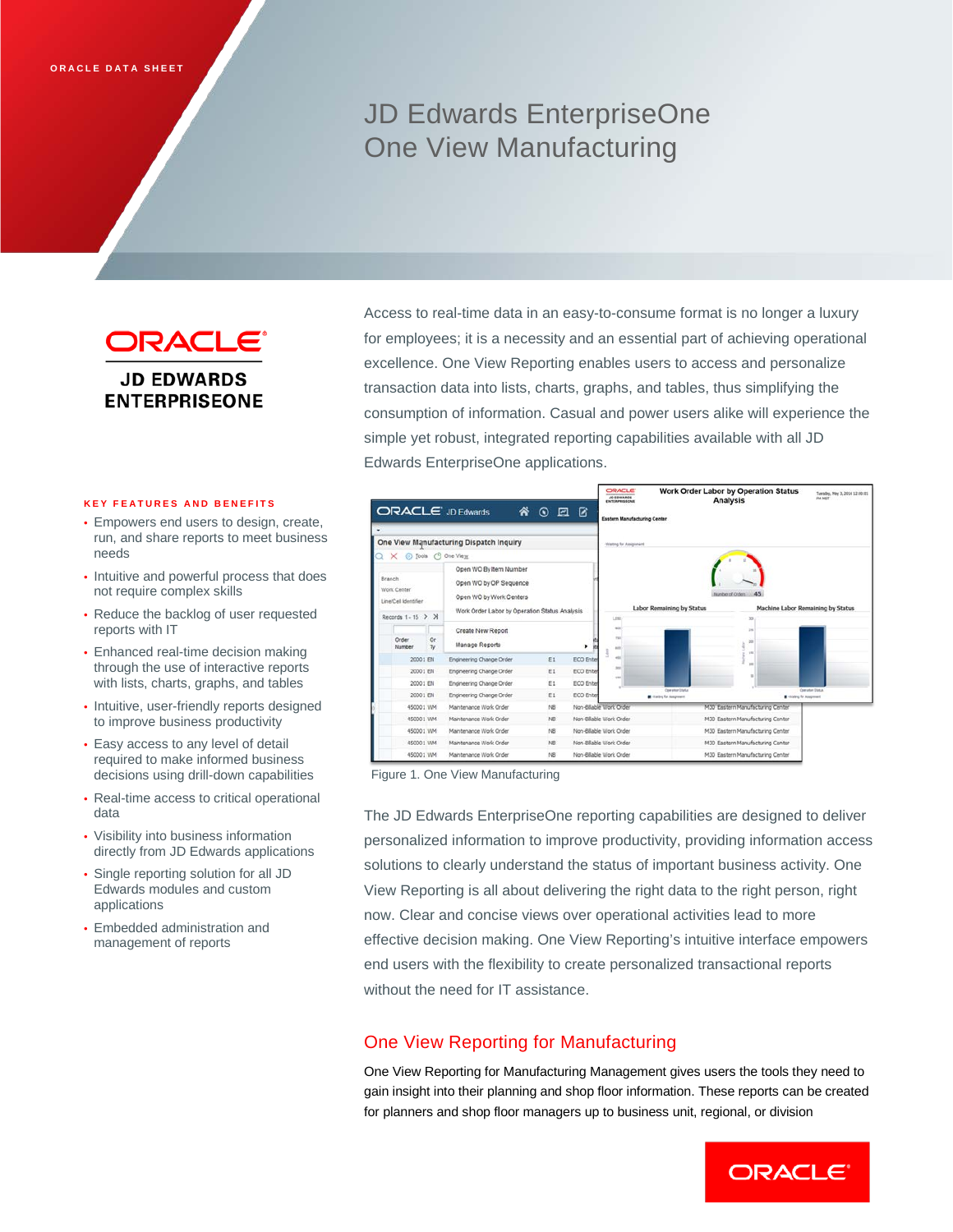managers. Users can create personalized reports to view and analyze costing, shop floor activities, and planning information.

The manufacturing costing reports enable users to view the following variances for each branch or item/branch combination:

- Actual variances between planned and actual costs
- Engineering variances between frozen and current costs
- Planned variances between current and planned costs

Additionally, users can review details of the work order and the breakdown of the variances based on cost type. These reports provide shop floor, business unit, regional, and division managers visibility into the efficiency and quality of the shop floor.

The manufacturing dispatch list reports provide a view of all open work orders sorted by:

- End Item Number—Enables viewing of all labor and machine time that is remaining per operation.
- Operation Sequence—Enables viewing of the number of work orders plus all of the actual time (labor and machine) that has been reported at that operation. Also, your users can view if there is an inefficient or overburdened operation that is holding up work orders based on the percentage of routing steps at a particular operation status.
- Work Center—Enables viewing of the actual time (labor and machine) reported against the work center for that order. And your users can view the percentage of work orders for a particular work center.

These reports provide the shop floor, business unit, regional, and division managers visibility into the on-time status and efficiencies of the shop floor.

The planning reports enable users to view the number of planning messages based on:

- Buyer
- Planner
- Planning family

This enables your users to determine which buyer, planner, or planning family has the highest/lowest number and percentage of outstanding messages based on type. By reviewing these numbers, planners and buyers have visibility into the number of expedited, canceled, and other types of messages that are outstanding so that they can react quickly to changes in supply and demand.

One View Reporting for Manufacturing Management delivers a set of high-value reports to help keep your business users in touch with their shop floor and planning activities and gives them the flexibility to create personalized reports to focus on the information they need every day to maintain control of the manufacturing process.

### JD Edwards EnterpriseOne One View Reporting

JD Edwards EnterpriseOne One View Reporting enables end users to access data from simple to sophisticated reports using JD Edwards EnterpriseOne find browse applications with Oracle BI Publisher layout reporting and distribution features. One View Applications combine essential transaction data and master data, including associated descriptions and category codes, previously not available. Users can view data in the exact layout they want using all the advanced capabilities of Oracle BI Publisher. One View Reporting provides a host of predefined reporting templates designed to address some of the most common and highly demanded reports, enabling

ī